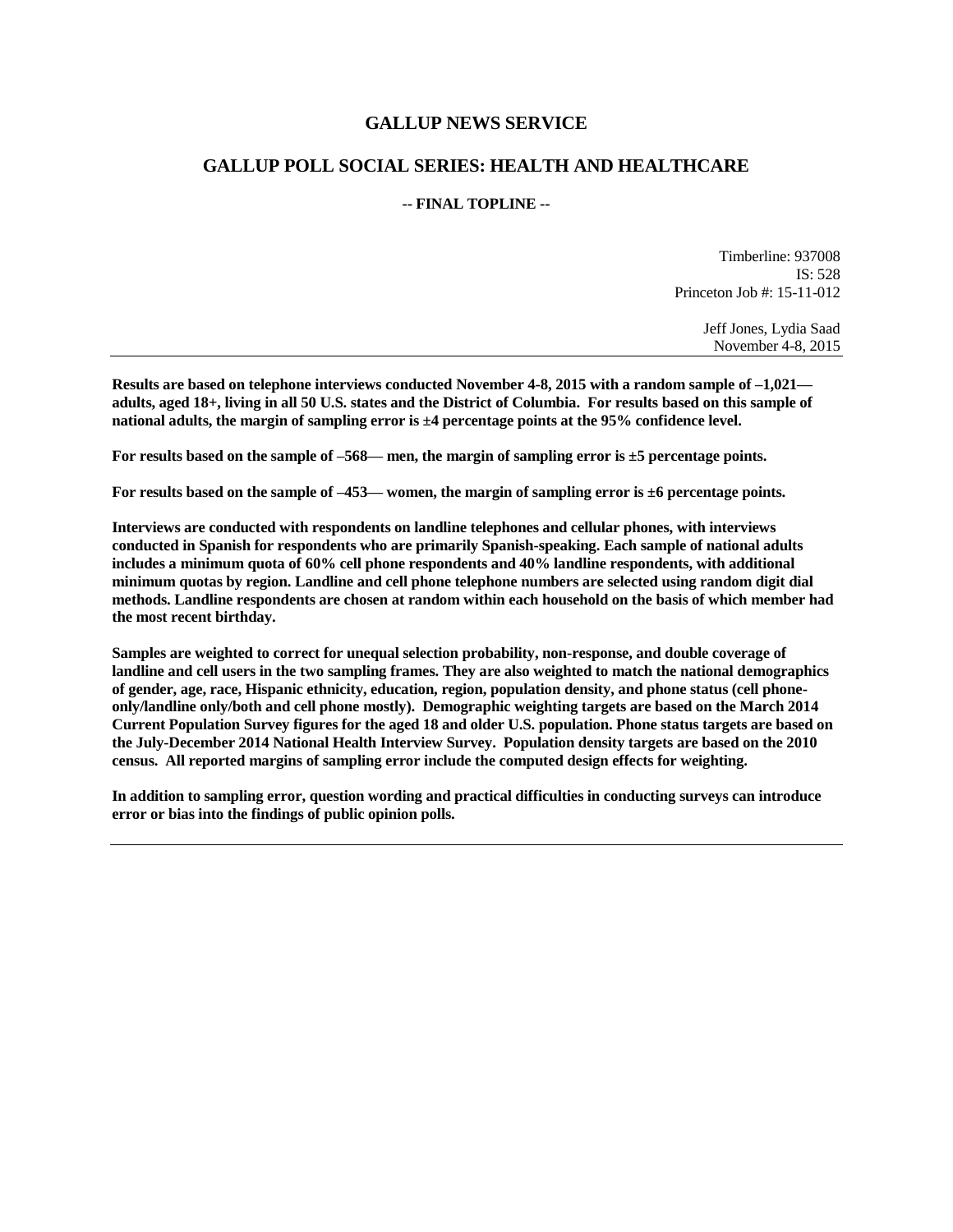31. Roughly how much money do you think you personally will spend on Christmas gifts this year?

|  | <b>TRENDS FOR COMPARISON (NOVEMBER OF PREVIOUS YEARS):</b> |
|--|------------------------------------------------------------|
|--|------------------------------------------------------------|

|                |         |        |        |        |                |         |        | Mean  | Mean  |
|----------------|---------|--------|--------|--------|----------------|---------|--------|-------|-------|
|                | \$1,000 | \$500- | \$250- | \$100- | Under          | No      |        | (w/   | (w/o) |
|                | or more | 999    | 499    | 249    | \$100          | opinion | Median | zero) | zero) |
| 2015 Nov 4-8   | 30      | 21     | 14     | 17     | $\overline{c}$ | 15      | \$500  | \$830 | \$908 |
| 2014 Nov 19-20 | 25      | 21     | 15     | 19     | 5              | 15      | \$400  | \$720 | \$790 |
| 2013 Nov 7-10  | 26      | 21     | 16     | 19     | 4              | 14      | \$500  | \$704 | \$773 |
| 2012 Nov 15-18 | 30      | 21     | 15     | 19     | 3              | 11      | \$500  | \$770 | \$822 |
| 2011 Nov 3-6   | 26      | 24     | 18     | 17     | 3              | 12      | \$500  | \$764 | \$828 |
| 2010 Nov 4-7   | 27      | 22     | 13     | 19     | 5              | 14      | \$500  | \$714 | \$775 |
| 2009 Nov 5-8   | 22      | 24     | 17     | 18     | 3              | 15      | \$400  | \$638 | \$705 |
| 2008 Nov 13-16 | 21      | 26     | 15     | 20     | 4              | 15      | \$500  | \$616 | \$671 |
| 2007 Nov 11-14 | 32      | 24     | 13     | 15     | 4              | 11      | \$500  | \$866 | \$925 |
| 2006 Nov 9-12  | 34      | 25     | 15     | 14     | 3              | 9       | \$500  | \$826 | \$865 |
| 2005 Nov 7-10  | 30      | 26     | 13     | 16     | 3              | 12      | \$500  | \$763 | \$816 |
| 2004 Nov 7-10  | 29      | 25     | 16     | 17     | $\mathbf{2}$   | 11      | \$500  | \$730 | \$778 |
| 2003 Nov 10-12 | 30      | 25     | 18     | 14     | 3              | 10      | \$500  | \$734 | \$773 |
| 2002 Nov 11-14 | 25      | 27     | 18     | 14     | 3              | 13      | \$500  | \$690 | \$743 |
| 2001 Nov 26-27 | 32      | 30     | 15     | 13     | 2              | 9       | \$500  | \$794 | \$820 |
| 2000 Nov 13-15 | 33      | 28     | 15     | 13     | $\overline{2}$ | 9       | \$500  | \$817 | \$847 |
| 1999 Nov 18-21 | 35      | 27     | 14     | 13     | 6              | 5       | \$500  | \$857 | \$893 |

*Q.31 continued on next page*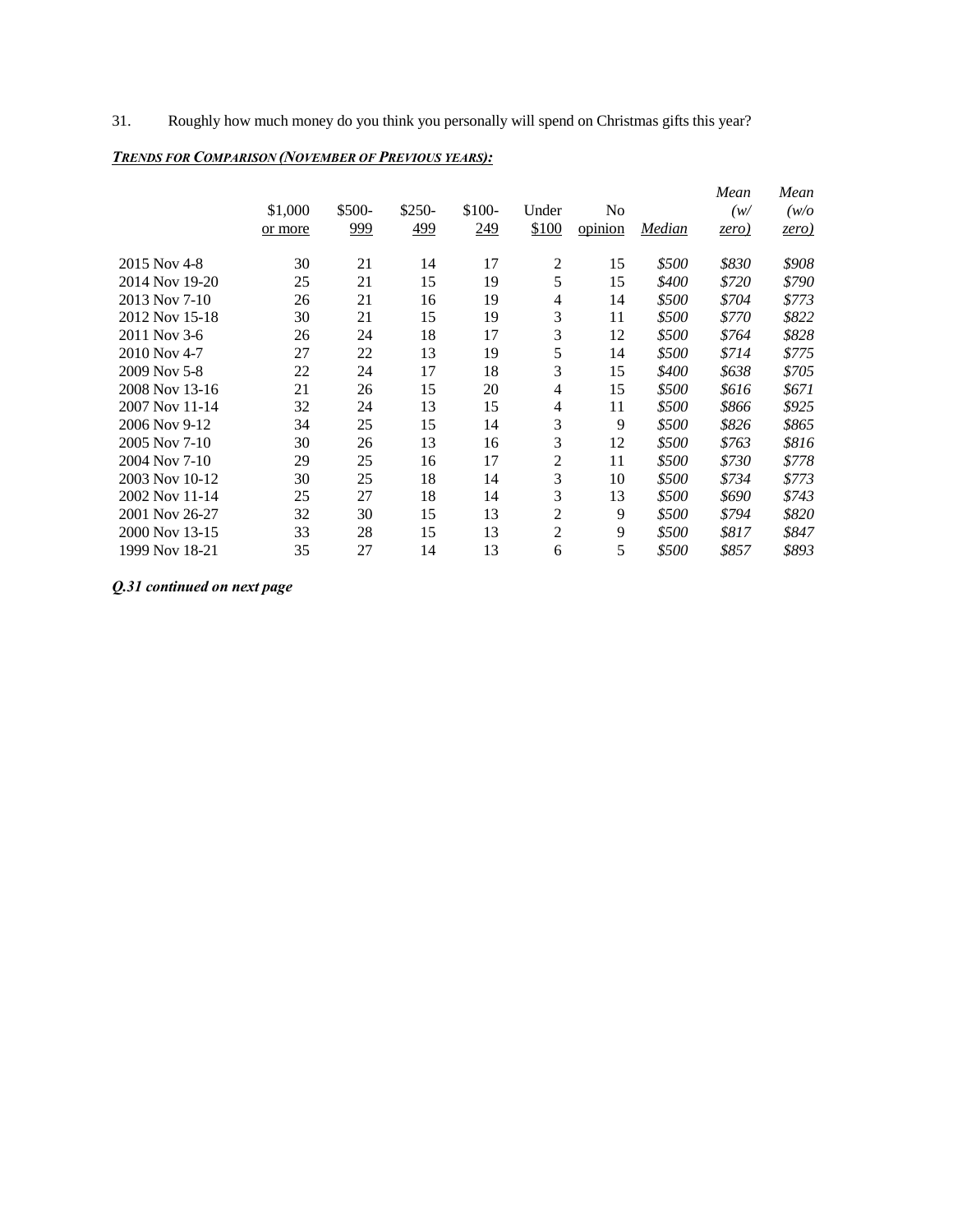# **Q.31 (CHRISTMAS SPENDING) CONTINUED**

### *FULL TREND:*

|                   |                 |        |                 |                 |                |                |                            | Mean                       | Mean                     |
|-------------------|-----------------|--------|-----------------|-----------------|----------------|----------------|----------------------------|----------------------------|--------------------------|
|                   | \$1,000         | \$500- | \$250-          | \$100-          | Under          | No             |                            | (w/                        | (w/o                     |
|                   | or more         | 999    | 499             | 249             | \$100          | opinion        | Median                     | zero)                      | zero)                    |
| 2015 Nov 4-8      | 30              | 21     | 14              | 17              | $\mathfrak{2}$ | 15             | \$500                      | \$830                      | \$908                    |
| 2015 Oct 7-11     | 32              | 23     | 13              | 17              | 3              | 12             | \$500                      | \$812                      | \$887                    |
| 2014 Nov 19-20    | 25              | 21     | 15              | 19              | 5              | 15             | \$400                      | \$720                      | \$790                    |
| 2014 Oct 12-15    | 28              | 21     | 14              | 17              | 3              | 17             | \$500                      | \$781                      | \$862                    |
| 2013 Dec 5-8      | 28              | 24     | 15              | 17              | $\overline{5}$ | 11             | \$500                      | \$740                      | \$796                    |
| 2013 Nov 7-10     | 26              | 21     | 16              | 19              | 4              | 14             | \$500                      | \$704                      | \$773                    |
| 2013 Oct 3-6      | 30              | 22     | 14              | 14              | 3              | 17             | \$500                      | \$786                      | \$864                    |
| 2012 Nov 15-18    | 30              | 21     | 15              | 19              | $\overline{3}$ | 11             | \$500                      | \$770                      | \$822                    |
| 2011 Dec 15-18    | 27              | 24     | 16              | 18              | 5              | 11             | \$500                      | \$756                      | \$812                    |
| 2011 Nov 3-6      | 26              | 24     | 18              | 17              | 3              | 12             | \$500                      | \$764                      | \$828                    |
| 2011 Oct 6-9      | 26              | 25     | 15              | 18              | $\overline{c}$ | 14             | \$500                      | \$712                      | \$774                    |
| 2010 Dec 10-12    | 26              | 20     | 16              | 22              | 4              | 11             | \$400                      | \$686                      | \$749                    |
| 2010 Nov 4-7      | 27              | 22     | 13              | 19              | 5              | 14             | \$500                      | \$714                      | \$775                    |
| 2010 Oct 7-10     | 25              | 28     | 13              | 18              | 3              | 13             | \$500                      | \$715                      | \$770                    |
| 2009 Dec 11-13    | 29              | 24     | 14              | 16              | 4              | 13             | \$500                      | \$743                      | \$814                    |
| 2009 Nov 5-8      | 22              | 24     | 17              | 18              | 3              | 15             | \$400                      | \$638                      | \$705                    |
| 2009 Oct 1-4      | 28              | 21     | 15              | 18              | 3              | 15             | \$500                      | \$740                      | \$810                    |
| 2008 Dec 4-7      | 22              | 24     | 18              | 19              | 3              | 15             | \$400                      | \$639                      | \$700                    |
| 2008 Nov 13-16    | 21              | 26     | 15              | 20              | 4              | 15             | \$500                      | \$616                      | \$671                    |
| 2008 Oct 3-5      | 30              | 25     | 15              | 15              | 2              | 14             | \$500                      | \$801                      | \$859                    |
| 2007 Dec 6-9      | 33              | 22     | 15              | 15              | 4              | 12             | \$500                      | \$833                      | \$880                    |
| 2007 Nov 11-14    | 32              | 24     | 13              | 15              | 4              | 11             | \$500                      | \$866                      | \$925                    |
| 2007 Oct 4-7      | 35              | 27     | 14              | 11              | 2              | 11             | \$550                      | \$909                      | \$943                    |
| 2006 Nov 9-12     | 34              | 25     | 15              | 14              | 3              | 9              | \$500                      | \$826                      | \$865                    |
| 2006 Oct 9-12     | 34              | 24     | 13              | 13              | 6              | 10             | \$500                      | \$907                      | \$945                    |
| 2005 Dec 5-8      | 33              | 27     | 14              | 12              | 3              | 11             | \$500                      | \$840                      | \$892                    |
| 2005 Nov 7-10     | 30              | 26     | 13              | 16              | 3              | 12             | \$500                      | \$763                      | \$816                    |
| 2004 Dec 5-8      | 33              | 24     | 17              | 11              | $\overline{3}$ | 12             | \$600                      | \$862                      | \$920                    |
| 2004 Nov 7-10     | 29              | 25     | 16              | 17              | $\overline{c}$ | 11             | \$500                      | \$730                      | \$778                    |
| 2003 Dec 11-14    | $\overline{31}$ | 28     | 18              | $\overline{13}$ | $\overline{3}$ | $\overline{7}$ | \$500                      | \$776                      | \$794                    |
| 2003 Nov 10-12    | 30              | 25     | 18              | 14              | 3              | 10             | \$500                      | \$734                      | \$773                    |
| 2002 Nov 22-24    | 30              | 30     | $\overline{15}$ | $\overline{15}$ | $\overline{3}$ | 7              | \$500                      | \$753                      | \$769                    |
| 2002 Nov 11-14    | 25              | 27     | 18              | 14              | 3              | 13             | \$500                      | \$690                      | \$743                    |
| 2002 Oct 14-17    | 25              | 26     | 16              | 14              | $\overline{c}$ | 17             | \$500                      | \$695                      | \$745                    |
| 2001 Nov 26-27    | 32              | 30     | 15              | 13              | $\overline{2}$ | 9              | \$500                      | \$794                      | \$820                    |
| 2000 Nov 13-15    | 33              | 28     | $\overline{15}$ | 13              | $\overline{2}$ | $\overline{9}$ | \$500                      | \$817                      | \$847                    |
| 1999 Nov 18-21    | 35              | 27     | 14              | 13              | 6              | 5              | \$500                      | \$857                      | \$893                    |
| 1998 Dec 4-6      | 24              | 25     | 22              | 14              | 8              | $\tau$         | $\overline{\phantom{a}}$   | $\overline{\phantom{a}}$   | $\overline{\phantom{a}}$ |
| 1994 Dec 2-5      | 22              | 20     | 23              | 19              | 9              | $\tau$         | $\overline{\phantom{a}}$ . | $\overline{\phantom{a}}$   | $\sim$ $\sim$            |
| 1993 Dec 4-6      | 19              | 27     | 20              | 17              | 8              | 9              | $\overline{\phantom{a}}$   | $\overline{\phantom{a}}$   | 44                       |
| 1992 Dec 12-18    | 19              | 24     | 20              | 18              | 10             | 9              |                            |                            |                          |
| 1991 Dec 12-15    |                 | 24     | 22              | 19              | 7              | 8              | $\overline{\phantom{a}}$ . | $\overline{\phantom{a}}$   | $\sim$ $\sim$            |
| 1990 Nov 29-Dec 2 | 20              |        |                 |                 | $\overline{7}$ | 9              | $\overline{\phantom{a}}$   | $\overline{\phantom{a}}$   | 44                       |
|                   | 17              | 25     | 23              | 19              |                |                | $\overline{\phantom{a}}$   | $\overline{\phantom{a}}$ . | $\sim$ $\sim$            |
| 1989 Oct 12-15    | 18              | 23     | 25              | 15              | $\overline{4}$ | 15             | $\mathbb{L}^{\perp}$       | $\mathbb{H}^{\perp}$       | $\sim$ $\sim$            |

NOTE: No opinion includes those who do not celebrate Christmas